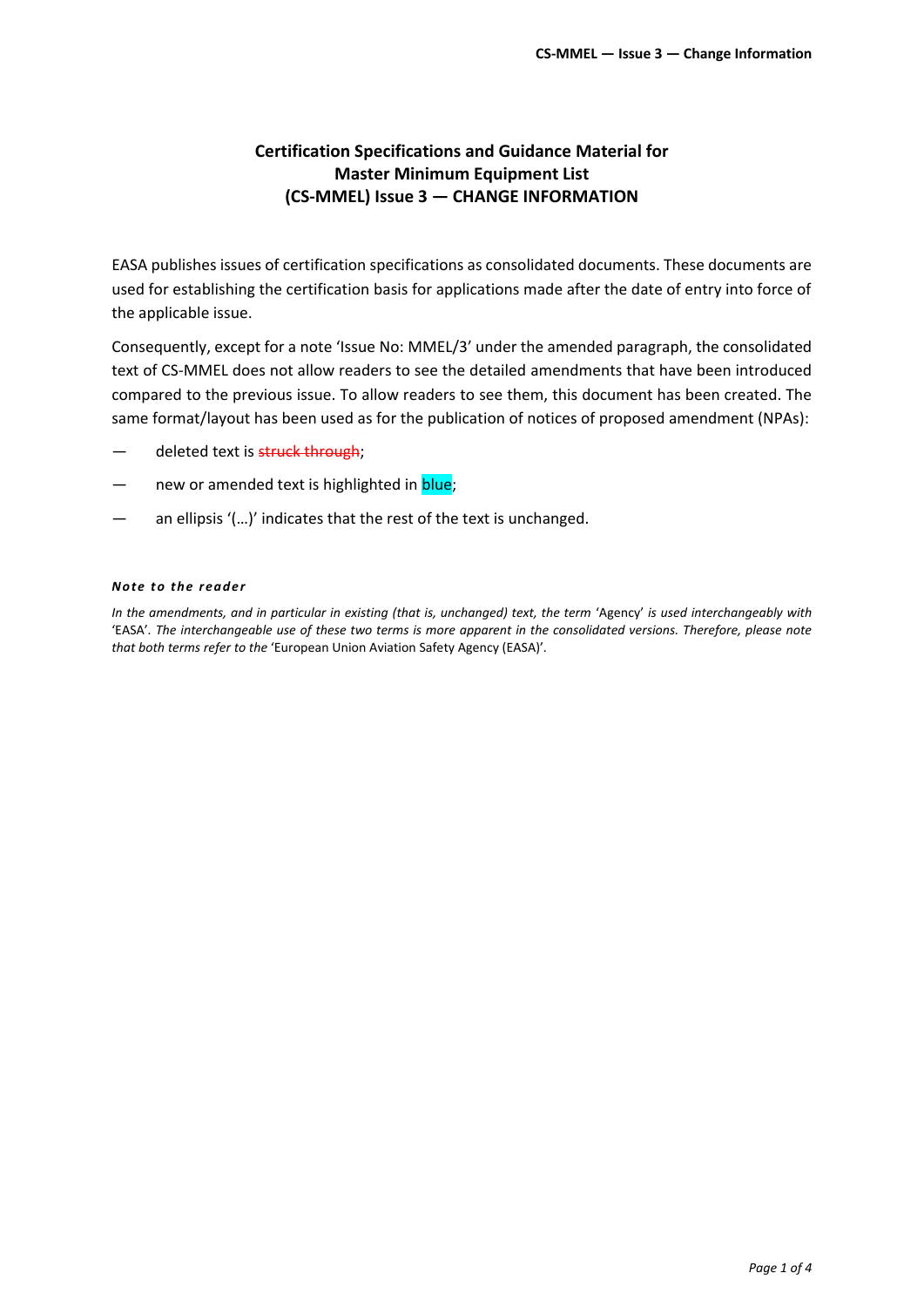# **SUBPART C — LEVEL OF SAFETY AND JUSTIFICATIONS OF MMEL ITEMS**

### **APPENDIX 1 TO GM1 MMEL.145: MMEL ITEMS GUIDANCE BOOK**

## **ATA 25 EQUIPMENT/FURNISHINGS**

**Summary of the guidance items:**

| <b>ITEM</b>                                        | <b>ATA</b>    |
|----------------------------------------------------|---------------|
| <b>Flight Crew Seats</b>                           | $25 - 11 - 1$ |
| <b>Observer Seats</b>                              | $25 - 11 - 2$ |
| Passenger Seats                                    | $25 - 21 - 1$ |
| Cabin Crew Seat Assembly (single or dual position) | $25 - 21 - 2$ |
| Exterior Lavatory Door Ashtrays (MC)               | $25 - 40 - 1$ |
| Interior Lavatory Ashtrays (MC)                    | $25 - 40 - 2$ |
| <b>Escape Slides</b>                               | $25 - 60 - 1$ |
| Independent portable lights (MC)                   | $25 - 60 - 2$ |
| Protective Breathing Equipment (PBE)<br>(MC)       | $25 - 60 - 3$ |
| Megaphones (MC)                                    | $25 - 60 - 4$ |
| Life rafts (MC)                                    | $25 - 60 - 5$ |
| Survival Equipment (MC)                            | $25 - 60 - 6$ |
| <b>Emergency Flotation Equipment</b>               | $25 - 60 - 7$ |
| Crash Axes and Crowbars (MC)                       | $25 - 61 - 1$ |
| First-Aid Kits (MC)                                | $25 - 62 - 1$ |
| <b>Emergency Medical Kits (MC)</b>                 | $25 - 62 - 2$ |
| Emergency Locator Transmitter (MC)                 | $25 - 63$     |
| Life jackets (MC)                                  | $25 - 64 - 1$ |
| Low-Frequency Underwater Locating Device (ULD)(MC) | $25 - 65 - 1$ |
| Equipment for locating an aircraft in distress     | $25 - 66 - 1$ |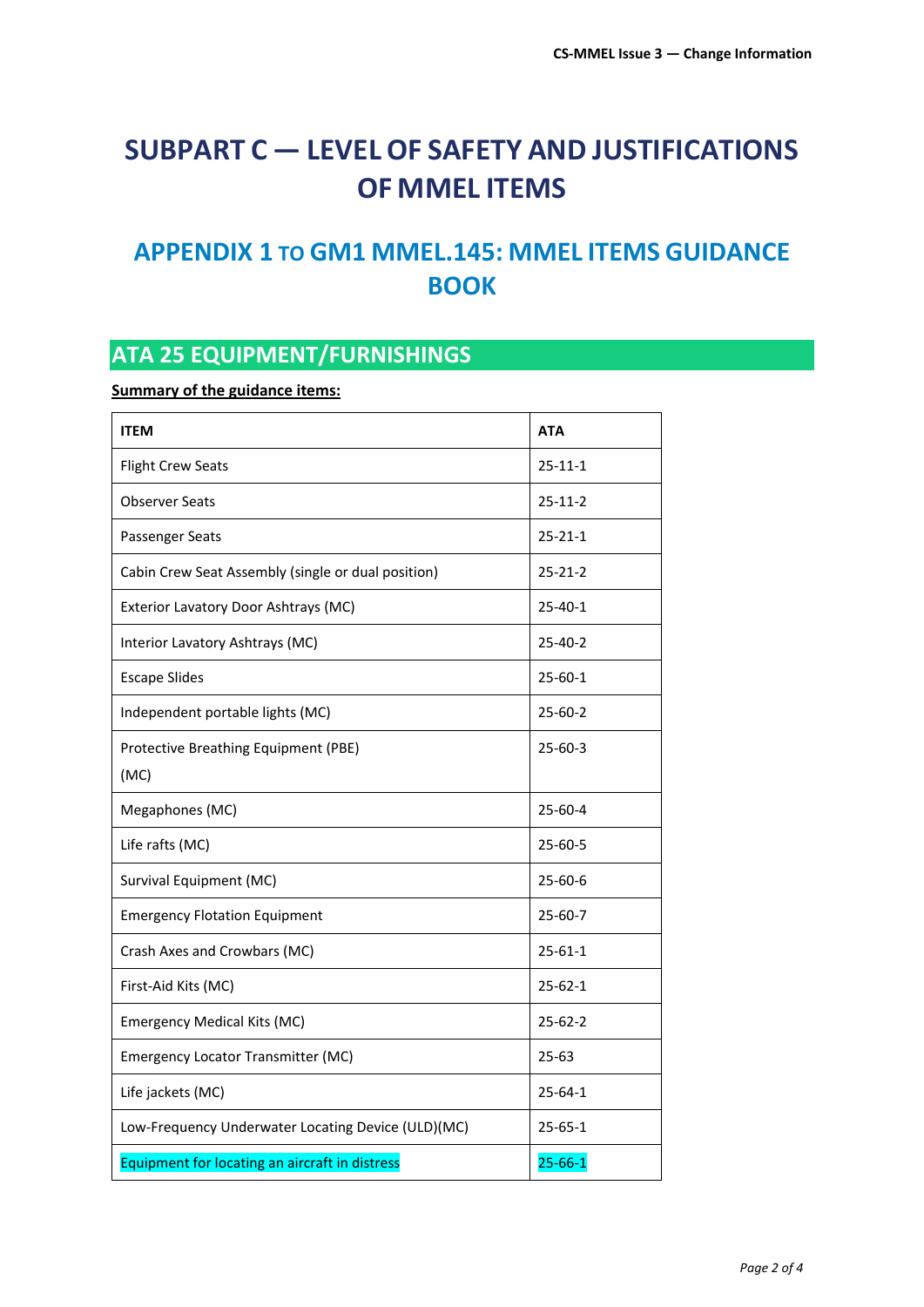### **Aircraft applicability: Aeroplanes & Helicopters**

| ATA Chapter: 25 Equipment/Furnishing |                                                                         |                            |                                  |                              |                                                                                                                                                                                                                                     |  |  |
|--------------------------------------|-------------------------------------------------------------------------|----------------------------|----------------------------------|------------------------------|-------------------------------------------------------------------------------------------------------------------------------------------------------------------------------------------------------------------------------------|--|--|
| (1) System & Sequence Numbers        |                                                                         | (2) Rectification interval |                                  |                              |                                                                                                                                                                                                                                     |  |  |
| <b>ITEM</b>                          |                                                                         | (3) Number installed       |                                  |                              |                                                                                                                                                                                                                                     |  |  |
|                                      |                                                                         |                            | (4) Number required for dispatch |                              |                                                                                                                                                                                                                                     |  |  |
|                                      |                                                                         |                            |                                  |                              | (5) Remarks or Exceptions                                                                                                                                                                                                           |  |  |
| 25-63                                | <b>Emergency Locator</b><br><b>Transmitter (ELT)</b>                    |                            |                                  |                              |                                                                                                                                                                                                                                     |  |  |
| $25 - 63 - 1$                        | <b>Automatic Emergency</b><br>Locator Transmitter<br>ELT(AF)<br>ELT(AP) |                            |                                  |                              |                                                                                                                                                                                                                                     |  |  |
| 25-63-1A                             |                                                                         | D                          |                                  | $\qquad \qquad \blacksquare$ | Any in excess of those required may be<br>inoperative.                                                                                                                                                                              |  |  |
| 25-63-1B                             | (Aeroplanes)                                                            | A                          | $\mathbf{1}$                     | 0                            | May be inoperative for a maximum of 6 flights<br>or 25 flight hours, whichever occurs first.                                                                                                                                        |  |  |
| 25-63-1C                             | (Aeroplanes)                                                            | c                          |                                  | $\overline{\mathbf{0}}$      | be inoperative provided that the<br>May<br>equipment for locating an aircraft in distress<br>is operative.                                                                                                                          |  |  |
| 25-63-1 <sub>6</sub> D               | (Aeroplanes)                                                            | $\mathsf C$                |                                  | 1                            | Any in excess of one may be inoperative.                                                                                                                                                                                            |  |  |
| 25-63-1 <del>DE</del>                | (Helicopters)                                                           | Α                          |                                  | 0                            | May be inoperative provided:<br>(a) The helicopter shall not fly for more than<br>6 hours after the ELT was found to be<br>inoperative, and<br>(b) A maximum of 24 hours have elapsed<br>since the ELT was found to be inoperative. |  |  |